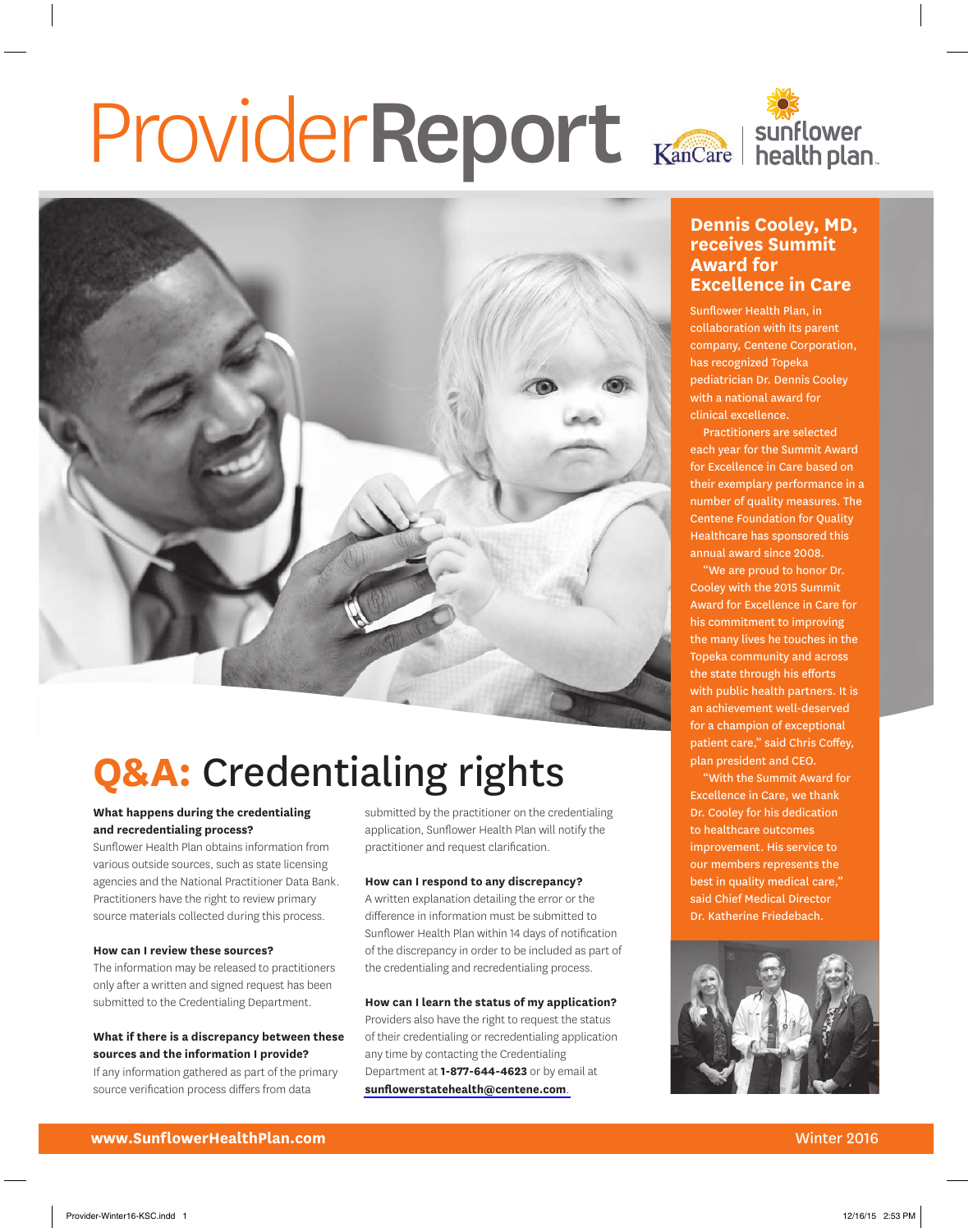### **HEDIS for DIAbEtES**

The HEDIS measure for comprehensive diabetes care includes adult patients with Type I and Type II diabetes. There are multiple sub-measures included:

- HbA1c testing—completed at least annually. Both CPT codes 83036 and 83037 can be submitted when this test is completed.
- HbA1c level
	- o HbA1c result > 9.0 = poor control
	- o HbA1c result < 8.0 = good control
	- o HbA1c result < 7.0 for selected population
- Blood pressure control— < 140/90
- Dilated retinal eye exam-annually, unless the exam the year prior was negative, then every two years
- Nephropathy screening testmacroalbumin or microalbumin urine test at least annually (unless documented evidence of nephropathy)

#### **What providers can do 1. Dilated retinal eye exam:**

- Sunflower Health Plan can assist your office with finding a vision provider. Our vision vendor supports our efforts by contacting members in need of retinal eye exams to assist them in scheduling an appointment.
- **2. Nephropathy screening test:** Did you know a spot urine dipstick for microalbumin or a random urine test for protein/ creatinine ratio are two methods that meet the requirement for nephropathy screening?



## Providers, health plan partner to **improve HEDIS**

### **HEDIS, the Healthcare Effectiveness Data**

**and Information Set,** is a set of standardized performance measures updated and published annually by the National Committee for Quality Assurance (NCQA). HEDIS is a tool used by most of America's health plans to measure performance on important aspects of care and service. HEDIS is designed to provide purchasers and consumers with the information they need to reliably compare the performance of health care plans. Final HEDIS rates are typically reported to NCQA and state agencies once a year. Through HEDIS, NCQA holds Sunflower Health Plan

accountable for the timeliness and quality of healthcare services (acute, preventive, mental health, etc.) delivered to its diverse membership. Sunflower Health Plan also reviews HEDIS rates on an ongoing basis and continually looks for ways to improve our rates. It's an important part of our commitment to providing access to high-quality and appropriate care to our members.

Please consider the HEDIS topics covered in this issue of the provider newsletter: diabetes, hypertension and cardiac health. Also, review Sunflower Health Plan's clinical practice guidelines at **[sunflowerhealthplan.com](http://www.sunflowerhealthplan.com)**.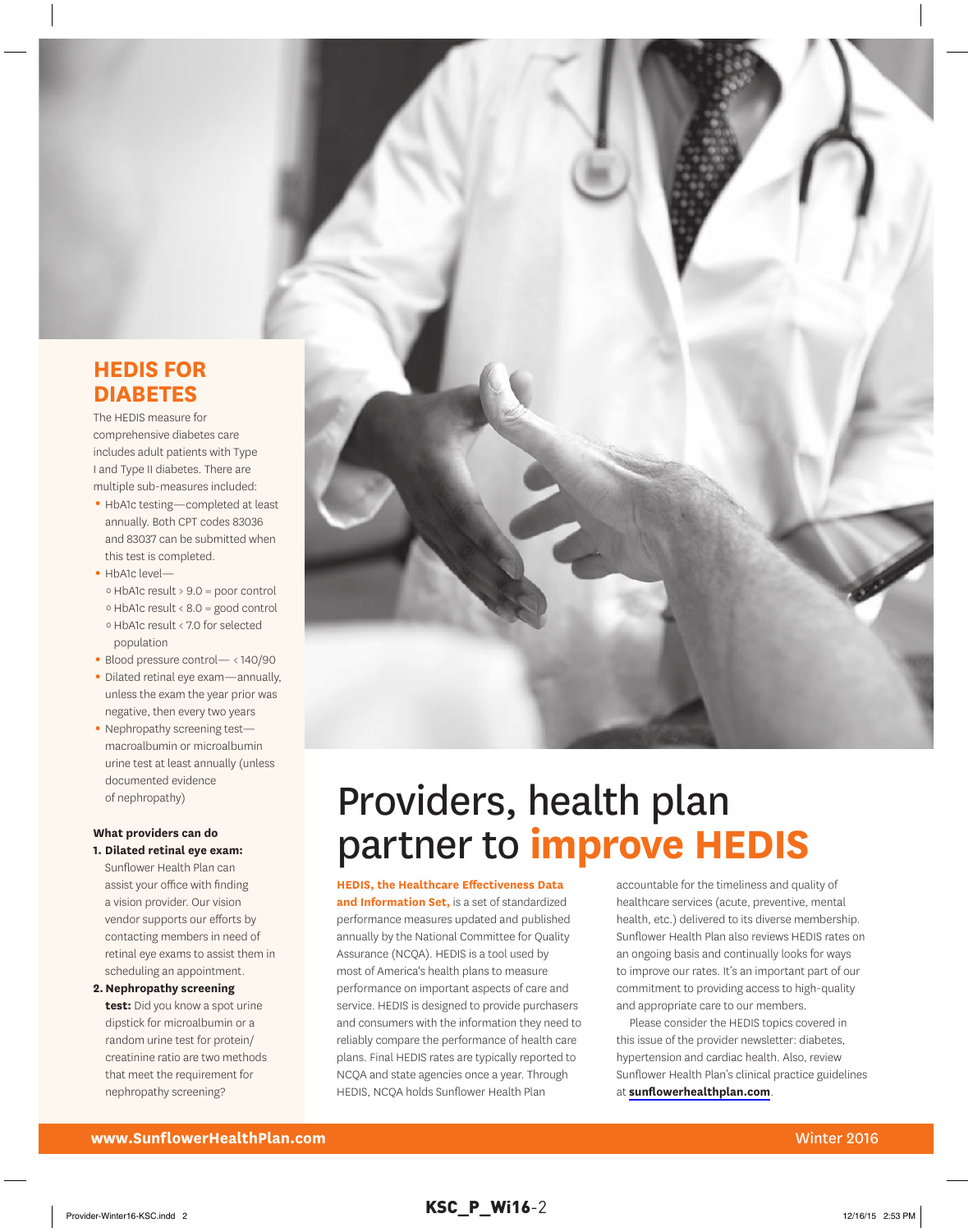# HEDIS for **heart care**

**the high blood pressure control** HEDIS

measure applies to patients who have been diagnosed with hypertension (excluding individuals with end-stage renal disease and pregnant women). The HEDIS measure evaluates the percentage of patients with hypertension with adequate control (defined as a systolic reading of less than 140 mm Hg and a diastolic reading of less than 90 mm Hg, or 140/90). For patients ages 60-85, adequate control is defined as less than 150/90.

The HEDIS measure for persistence of a betablocker treatment regimen after heart attack applies to patients who were hospitalized and discharged after an acute myocardial infarction (AMI). This measure calls for treatment with beta-blockers for six months after discharge. Patients with a known contraindication or a history of adverse reactions to beta-blocker therapy are excluded from the measure. Despite strong evidence of the effectiveness of drugs for cardiac problems, patient compliance remains a challenge.

#### **What providers can do**

- Continue to suggest and support lifestyle changes, such as quitting smoking, losing excess weight, beginning an exercise program and improving nutrition.
- Stress the value of prescribed medications for managing heart disease. Sunflower can provide educational materials and other resources addressing the above topics.
- Please encourage your Sunflower patients to contact Sunflower for assistance in managing their medical condition. Sunflower case management staff members are available to assist with patients who have challenges adhering to prescribed medications or have difficulty filling their prescriptions. If you have a member you feel could benefit from our case management program, please contact Sunflower member services at **1-877-644-4623** and ask for medical case management.



### **New technology, new coverage**

Sunflower Health Plan evaluates the inclusion of new technology and new application of existing technology for coverage determination on an ongoing basis. We may provide coverage for new services or procedures that are deemed medically necessary. This may include medical and behavioral health procedures, pharmaceuticals or devices.

Requests for coverage will be reviewed and a determination made regarding any benefit changes that are indicated. When a request is made for new technology coverage on an individual case and a plan-wide coverage decision has not been made, Sunflower will review all information and make a determination on whether the request can be covered under the member's current benefits, based on the most recent scientific information available.

For more information, please call **1-877-644-4623**.

### **rEvIEW of DENIAlS**

Sunflower Health Plan sends you and your patients written notification any time a decision is made to deny, reduce, suspend or stop coverage of certain services. The denial notice includes information on the availability of a medical director to discuss the decision.

### **Peer-to-peer reviews**

If a request for medical services is denied due to lack of medical necessity, a provider can request a peer-to-peer review with our medical director on the member's behalf. The medical director may be contacted by calling Sunflower at **1-877-644-4623**.

### **filing appeals**

The denial notice will also inform you and the member about how to file an appeal. In urgent cases, an expedited appeal is available and can be submitted verbally or in writing.

Please remember to always include sufficient clinical information when submitting prior authorization requests to allow for Sunflower to make timely medical necessity decisions based on complete information.